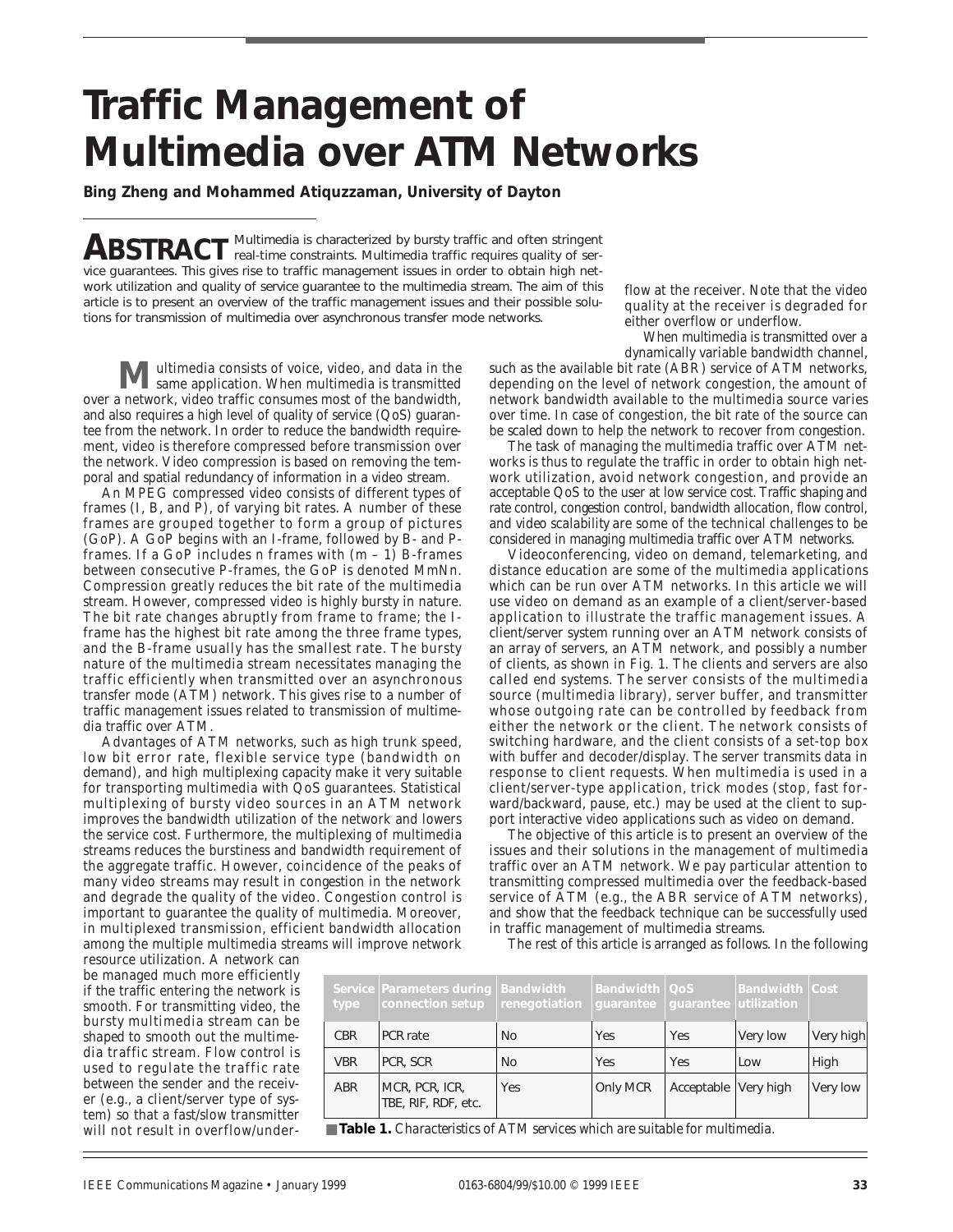

■ **Figure 1.** *A model of a client/server-based multimedia application over ATM networks.*

section, the basic concepts of the ATM network and its service categories are outlined. We then discuss the feedback technique used in traffic management. Next, the commonly used traffic shaping and rate control techniques are discussed. Bandwidth allocation in ATM networks is reviewed, followed by a review of congestion control schemes. Finally, flow control and scalable video transmission techniques are discussed, respectively.

# **THE ATM NETWORK AND ITS SERVICE CATEGORIES**

ATM Forum has defined and standardized five types of service: constant bit rate (CBR), variable bit rate (VBR) including real-time VBR (rt-VBR) and non-real-time VBR (nrt-VBR), available bit rate (ABR), and unspecified bit rate (UBR). Real-time multimedia transmission requires rate guarantees for an acceptable picture quality. Since UBR cannot guarantee the transmission bit rate, it is rarely used to transmit multimedia over an ATM network. Multimedia transmission therefore usually takes place over CBR, VBR, and ABR. To better understand the suitability of the services for multimedia transmission, the specifications and characteristics of the various traffic classes are shown in Table 1.

For a CBR connection, the peak cell rate (PCR) is negotiated during connection setup and is guaranteed by the network for the duration of the connection, resulting in high transmission quality and service. However, because of the bursty nature of compressed video, the PCR may not be fully utilized at all times, resulting in low bandwidth utilization and high service costs. VBR service negotiates the PCR and the sustainable cell rate (SCR) during connection setup, both of which are guaranteed throughout the entire duration of the connection.

To improve the utilization of the network bandwidth, the ATM Forum has standardized ABR service, which requires a large number of parameters (as shown in Table 1) to be negotiated during connection setup. MCR is the minimum cell rate guaranteed by the network, and can be used to provide an acceptable QoS for multimedia applications [1]. If there is bandwidth available in the network, the ABR service offers the possibility of flexible bandwidth renegotiation during transmission using resource management (RM) cells. CBR and VBR do not allow bandwidth renegotiation after a connection has been set up. The bandwidth available during a connection is determined by the PCR (in the case of CBR) or PCR and SCR (in the case of VBR) which have been negotiated at connection setup.

# **FEEDBACK AND TRAFFIC MANAGEMENT**

Feedback can be successfully used to manage multimedia traffic over ATM-based networks. A feedback system usually consists of three components, as shown in Fig. 2. The *sampler* obtains information regarding the network. Such information may consist of the congestion level in the network, which may be obtained from the buffer occupancy and explicit rate information from the switches. The feedback information obtained from the sampler is used by the control algorithm to calculate the control parameters for the next step. In a client/server model, this task is done by the server to control the source rate. The control parameters could include the data rate of the

multimedia source and the priority label of the cells belonging to the different frames of the video traffic. The *execution unit* implements the control scheme using the control parameters calculated by the control/logic unit. Typical execution units in ATM networks are admission/connection controller, rate controller, priority label assigner, and so on.

The task of traffic management can be classified into six components (as will be described in detail in the following sections), with feedback forming the core of the various components, as shown in Fig. 3. We use solid lines to show the dependence between the components and feedback control, and dotted lines to show the internal relationship or similarities between the components. For example, traffic shaping may receive feedback from the network and may shape the traffic in order to control congestion in the network. On the contrary, flow control is an end-to-end behavior and may not have any relationship with the other components, such as congestion. Similarly, bandwidth allocation, scalable video transmission, and admission control contribute to control of congestion in the network; although the tasks of congestion control, bandwidth allocation, admission control, traffic shaping, and scalable transmission are different, their objectives are to help the network manage its multiplexed traffic and guarantee QoS to the users.

Feedback is used by many traffic management functions, although the feedback information is used differently by the functions. For example, the closed-loop feedback of the ABR service obtains information about network congestion from the backward RM cells, whereas data packets may be used to



■ **Figure 2.** *Components foR a feedback system.*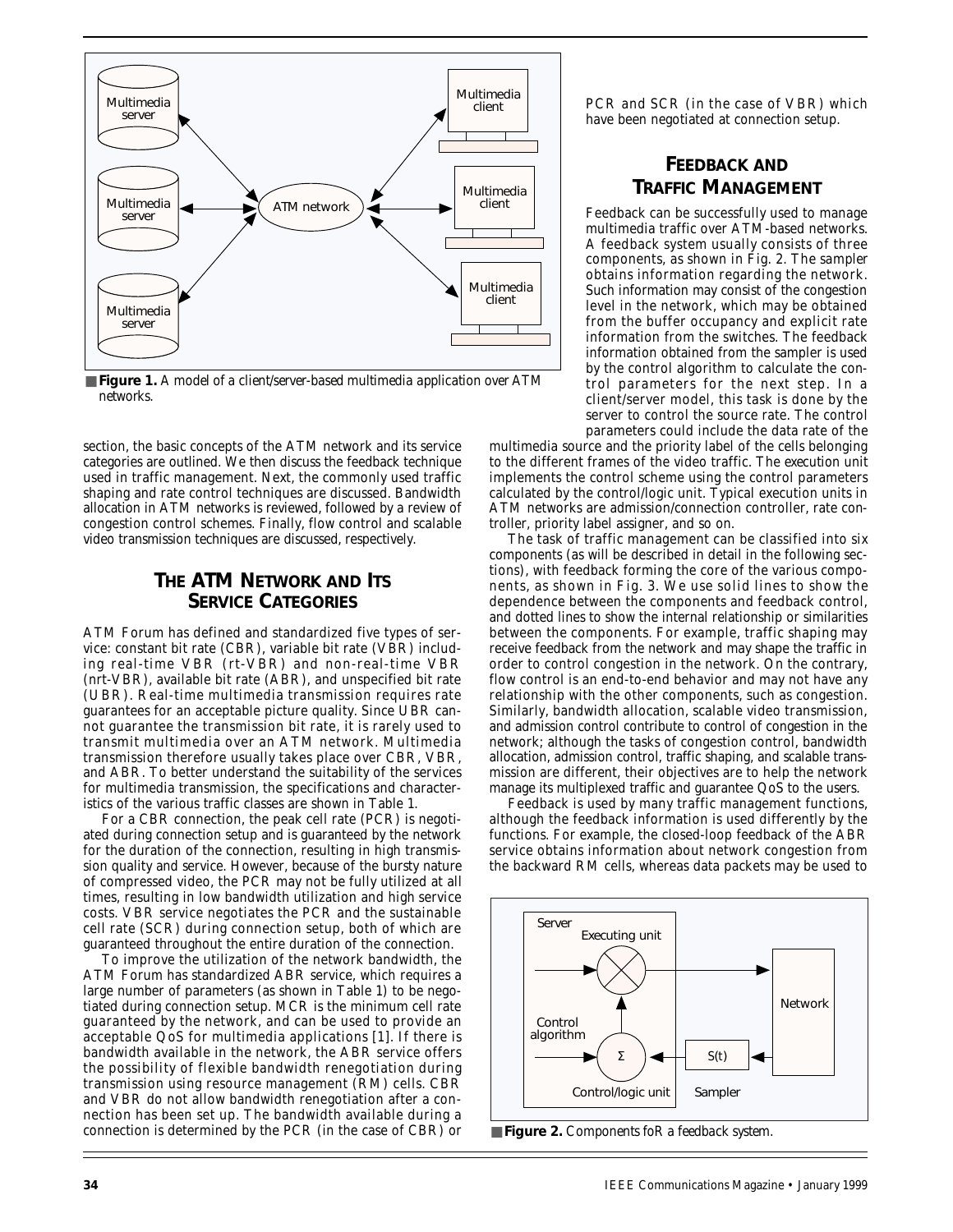

■ **Figure 3**. *The relationship between feedback and various components of traffic management.*

convey the congestion information to the server when the VBR service is used to carry multimedia traffic.

# **TRAFFIC SHAPING/RATE CONTROL**

The variable bit rate of the different frames of video traffic necessitates the shaping of the traffic before being injected into the network. Traffic shaping can be done either at the end systems, or in the network by the switching hardware.

## **TRAFFIC SHAPING/RATE CONTROL AT END SYSTEMS**

Traffic shaping or rate control at the end systems can be implemented by the server using a Leaky Bucket (single or dual) shaper [2] consisting of a buffer and a rate controller, as shown in Fig. 4. The main issues are the rate control mechanism, shaper delay and delay variation, and the shaper buffer size at the server. The rate controller determines the outgoing data rate which should be consistent with the bandwidth available from the network. An easy-to-implement set of traffic descriptors is therefore a key factor in obtaining good performance from the shaper. Closed-loop feedback rate control which utilizes feedback obtained from the network (previous section) can be used to control the traffic rate.

The shaper needs a large buffer for accumulating the incoming bursty multimedia stream. However, if the outgoing rate of the shaper is low, a large shaper buffer may result in long delay variation, thereby degrading the video quality at the client. Therefore, there exists a trade-off between the buffer size, shaper delay, and outgoing rate of the shaper. A solution to this problem is to set the shaper's outgoing rate equal to the average rate of the multimedia stream, and to dimension the shaper buffer size just large enough to store the small-scale fluctuations between the incoming and outgoing data rates of the shaper [2].

## **TRAFFIC SHAPING BY THE NETWORK**

If the multiplexed traffic inside the network is bursty, the network may implement traffic shaping to manage its resources.

This may incur additional delay and delay variation inside the network, and has implications on the quality of the multimedia traffic received at the client. A direct consequence of network traffic shaping is the requirement of a large buffer at the client to smooth out the delay and jitter due to traffic shaping by the network.

# **BANDWIDTH ALLOCATION**

The bursty nature of multimedia traffic enables multiplexing of a large number of sources, giving rise to the issue of efficiently allocating the network bandwidth among the sources. The two main issues are bandwidth sharing and dynamic bandwidth allocation.

#### **BANDWIDTH SHARING**

The bandwidth sharing method [3] relies on sharing the link bandwidth among a number of connections using one of the following two methods.

- *Fair bandwidth sharing* is based on sharing the link bandwidth *C* among *N* connections such that  $\sum_{i=1}^{N} c_i(t) \leq C$ where *ci* (*t*) is the bandwidth assigned to connection *i* during connection setup.
- *Bandwidth scheduling* assigns a limited amount of bandwidth to a number of video connections according to specific scheduling time slots. This scheme is easy to implement, but suffers from lack of flexibility due to the time-varying nature of the bandwidth requirements of multimedia streams.

#### **DYNAMIC BANDWIDTH RENEGOTIATION**

Dynamic bandwidth renegotiation is based on periodically renegotiating the bandwidth of a connection depending on its requirements. If *b*(*t*) denotes the bandwidth allocated to a connection at time *t*, τ the time interval for bandwidth renegotiation, and  $e(t)$  and  $g(t)$  the rate and congestion information from the network, respectively, at time *t*, the dynamic bandwidth allocation for a connection can be expressed as  $b(t)$  =  $f(b(t - \phi, e(t), g(t))$ . The following schemes can be used to implement dynamic bandwidth renegotiation.

*Feedback-Based Dynamic Bandwidth Renegotiation —* Since an interactive multimedia stream is bursty at various timescales, its bandwidth requirement changes from time to time. To utilize the bandwidth efficiently, the bandwidth allocated to a multimedia stream needs to be dynamically renegotiated.

The ABR service offers a dynamic *bandwidth renegotiation* scheme throughout the duration of a connection using the RM cells (which carry feedback regarding the level of network congestion). At ABR connection setup, the source (server) negotiates (with the network) a number of parameters such as those given in Table 1. However, the server can request renegotiation of allowable bandwidth at any instant of time by renegotiating the allowable cell rate (ACR) at any time throughout the duration of the connection using the explicit rate (ER) field of the RM cell. The value of the ACR allocated by the network lies between the MCR and PCR, and of course depends on the available network bandwidth.

*Prediction-Based Dynamic Bandwidth Allocation —* This scheme is especially suitable for real-time encoded multimedia transmission. The server looks at the characteristics of the multimedia traffic streams and anticipates their future bandwidth requirements [4]. Based on the anticipated requirements, the server attempts to obtain additional bandwidth in advance so that the multimedia can be transmitted with minimum delay at the server.

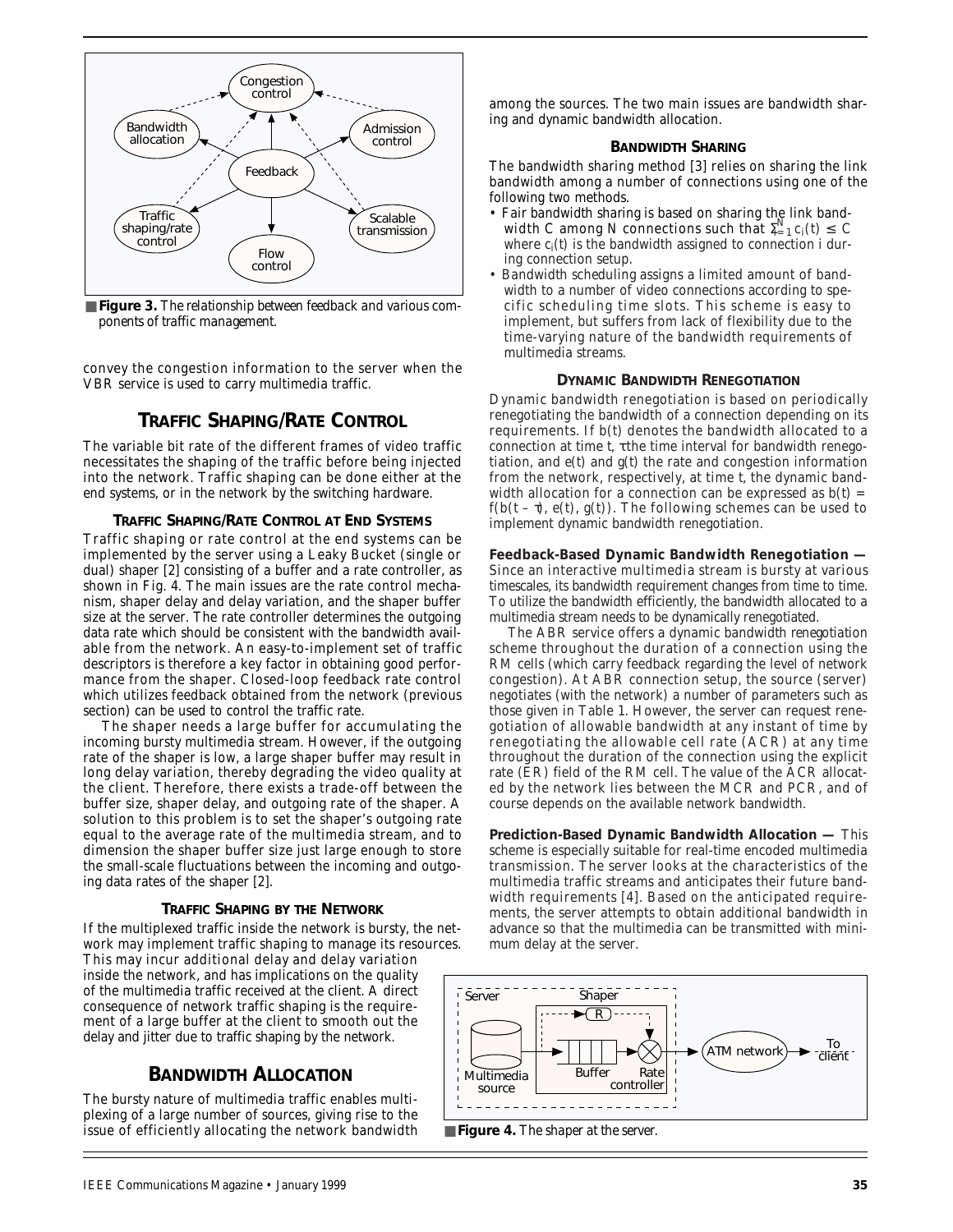To summarize, the feedback-based technique is effective in dynamic bandwidth sharing among multiple multimedia streams. Due to the trick modes in interactive multimedia, the bandwidth requirement varies over time. Hence, ABR service with the possibility of acquiring bandwidth throughout the duration of the connection is very suitable for dynamic bandwidth renegotiation.



■ **Figure 5.** *The server/client model interactive multimedia transmission system.* 

# **DYNAMIC BANDWIDTH RENEGOTIATION IN INTERACTIVE MULTIMEDIA TRANSMISSION: AN EXAMPLE**

Once an ABR connection has been setup, the video source can dynamically request additional bandwidth using the ER field of the RM cells. An ABR service is therefore very suitable for transmitting interactive multimedia whose bandwidth requirement varies due to the use of trick modes. In this section we give an example of an interactive multimedia system using dynamic bandwidth renegotiation for management of traffic.

Figure 5 shows a model of an interactive client/serverbased video-on-demand system. In such a multimedia system [5], the client can perform trick modes such as stop/pause, playback, fastforward, and fastbackward, as shown in Fig. 6. Therefore, the client can be modeled as being in one of the states (play, pause, etc.). The long-term behavior of the client can be described by a steady state probability vector  $S = (S_0, S_1, S_2)$ *S*1, *S*2, *S*3) which can be obtained by solving the steady vector equation  $S = SP$ .  $S_0$ ,  $S_1$ ,  $S_2$ , and  $S_3$  correspond to the stop/pause, normal playback, fastforward, and fastbackward states, and **P** is the transition matrix of client states [5] as shown in Fig. 6.

If the bit rate of multimedia during playback is  $\lambda_i(t)$ , and the bit rate during fastforward and fastbackward (FFW AND FBW) is *k* times that of playback, the expected bit rate (or bandwidth requirement) as a function of the level of client interactivity is given by  $E[\lambda(t)] = [S_1 + k(S_2 +$  $S_3$ ] $\lambda$ <sub>1</sub>(*t*). The level of client interactivity (described by the FFW/FBW probability of a client) determines the state probabilities of a client.

Because the rate at which the server buffer (Fig. 5) transmits multimedia into the network depends on the level of network congestion, the server buffer occupancy can be used as a network congestion indicator. To avoid buffer overflow, we



■ **Figure 7.** *Variation of bandwidth requirement as a function of the level of interactivity of the client.*



■ **Figure 6.** *Modeling the interactive client behavior.*

need to have  $ACR = E[\lambda(t)]$ . The required ACR varies with the level of interactivity of the client. Figure 7 shows the variation of the required ACR as a function of the level of client interactivity for a typical MPEG-2 stream.

Because the ABR service utilizes the excess bandwidth of the network, congestion in the network will result in a lower bandwidth (ACR) obtained by the server from the network. In this case, any request for a high bandwidth by the server will be rejected with a high probability. The expected ACR from the network as a function of the level of network congestion is shown in Fig. 8 [6].

In the system described above, the use of trick modes by the client is followed by a *startup delay* required to fill up the client buffer before the commencement of video display. *Startup delay* is defined as the time between the user pressing Playback (from the Stop state) or Fast Forward/Backward to the start of the video display. The startup delay will depend on the bandwidth allocated to the server. Figure 9 shows the relationship between the startup delay and the PCR, MCR parameters [6]. It shows that the startup delay can be minimized by negotiating a large PCR during connection setup (we assume that the MCR is fixed at the average rate of the video).



■ **Figure 8.** *Expected ACR as a function of network congestion for a PCR/MCR ratio of 20.*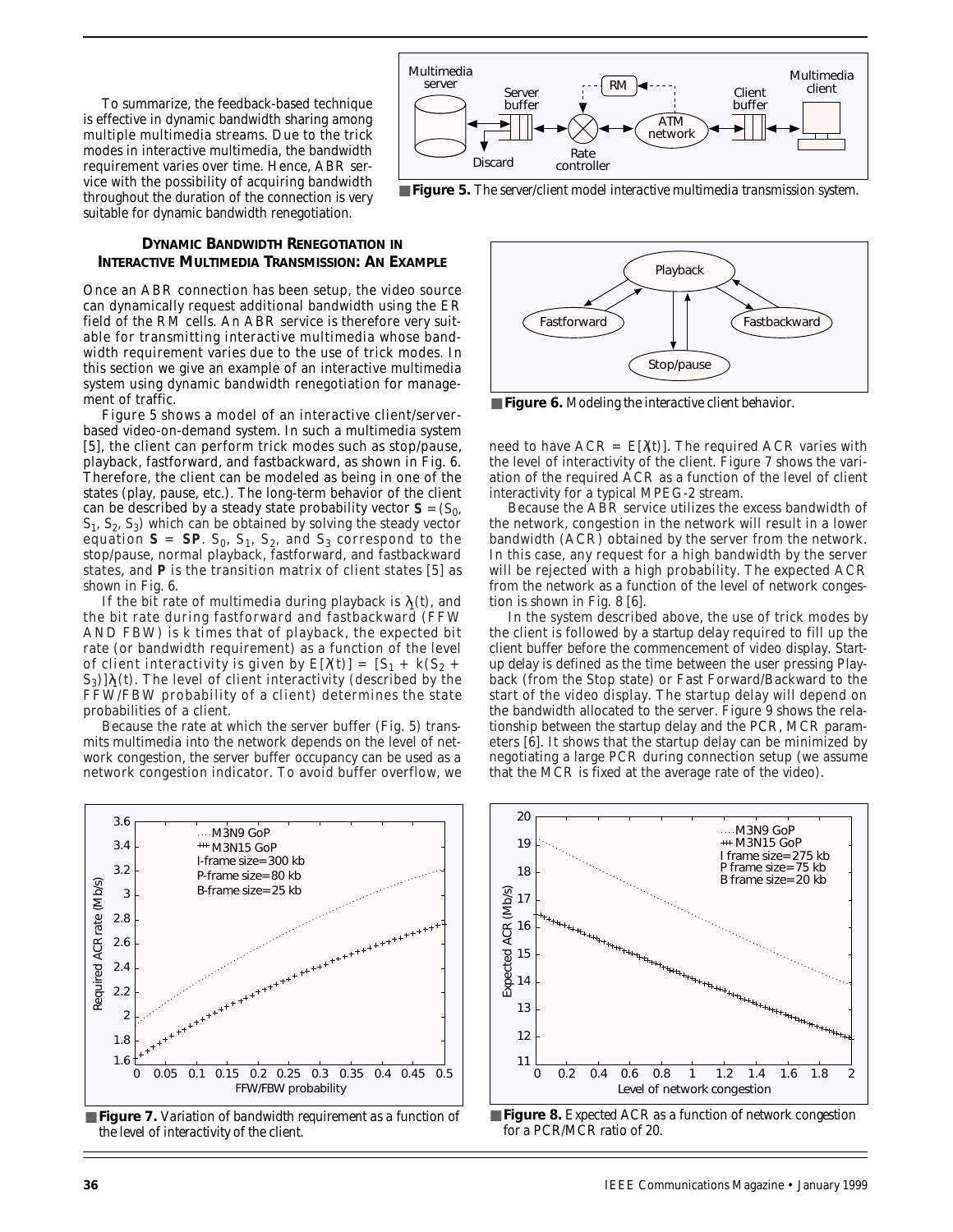

■ **Figure 9.** *Expected startup delay versus PCR.*

# **CONGESTION CONTROL**

Congestion is defined as a phenomenon where the amount of traffic injected into the network is more than the capacity of the network, resulting in possible overflow of buffers in the network. Congestion control can be achieved using either open-loop or closed-loop mechanisms. The open-loop scheme is based on designing and configuring the system carefully to avoid the occurrence of congestion. The closed-loop scheme in ATM networks is based on feedback (discussed earlier) from the network to the ABR sources to slow down. ABR sources have traditionally been data traffic. However, studies [7] have shown that multimedia traffic can be efficiently transported over ABR service. Congestion control, therefore, implies that the multimedia sources need to slow down in order to help the network get out of congestion. Congestion control can be implemented at either the end system or the network, as described below.

## **CONGESTION CONTROL AT THE END SYSTEM**

When congestion control is implemented at the end system, the multimedia server adjusts the video source rate based on the level of network congestion. It is different from rate control at the end system in the sense that congestion control at the end system is aimed at helping the network to recover from congestion, whereas rate control is an end-to-end process.

Feedback from the network can be used by the server as an indication of the level of network congestion. Alternatively, the buffer occupancy at the server can also be used as a measure of the level of congestion in the network. The buffer occupancy can be used to control the transmission rate from the video server [7, 8]. Feedback from the server buffer has the advantage of a much smaller delay when compared to the delay in obtaining feedback from the network.

## **CONGESTION CONTROL BY THE NETWORK**

Congestion control can be done at the network level by dropping video cells in the switches [9]. The following two methods could be used by the network to drop video cells.

*Random Cell Discarding —* In the RCD scheme, the network discards video cells regardless of its importance. Although this method is easy to implement, it may seriously degrade the picture quality if the I-frames are dropped.

*Priority Packeting and Selective Cell Discarding —* In the PPSCD scheme, video frames are encapsulated into ATM cells with different discard priorities for different frames [9]. Since the network discards low-priority cells first, the degradation in picture quality will be much less than with the RCD scheme. Compared to the RCD scheme, the PPSCD is relatively difficult to implement.

The RCD scheme is easy to implement, but may seriously degrade the quality of multimedia. On the contrary, in the PPSCD scheme the server assigns cell discard priority to the different frames of video in order to guarantee an acceptable QoS in multimedia transmission.

# **FLOW CONTROL**

Flow control is a point-to-point traffic control mechanism between the server and client. It regulates the server into sending no faster than the client can handle. In multimedia transmission over a high-speed ATM network, it is extremely important to maintain the traffic flow at an optimum rate. Too fast a rate will result in buffer overflow (leading to loss of multimedia traffic) at the client. A very slow rate will result in buffer underflow at the client, leading to still frames and interruption in video display at the client.

For a LAN-based multimedia system, flow control can be implemented by the client sending information about its buffer level to the server, as shown in Fig. 10. Because the round-trip time (RTT) between the client and server is small and varies over a small range, it is relatively easy to match the server's transmit speed to the dynamic variation of the client buffer level.

The large control latency resulting from a high value of RTT in a distributed multimedia system makes it difficult to implement the scheme based on direct feedback between the client and server. Hop-by-hop flow control can be used to solve the above problem. In the hop-by-hop scheme, each node acts like an active local information generator. Let λ*i*(*t*) denote the outgoing rate for node *i* at time *t*,  $X_{i+1}(t)$  the buffer occupancy at node  $i + 1$  at time  $t$ , and  $\tau$ the time interval for sampling of the buffer occupancy. The sending rate at node *i* is periodically computed based on the local server capacity and the buffer occupancy of the downstream switching node using  $\lambda_i(t) = F(X_{i+1}(t - \phi), \lambda_i(t - \phi))$ . This scheme can overcome the long response time between the server and client of a multimedia system. However, since each node needs to calculate the sending rate periodically, it requires a large amount of computing power at the nodes of a network with a large number of nodes and connections, eventually giving rise to scalability issues.

# **RATE-SCALABLE MULTIMEDIA TRANSMISSION**

It is important to have continuous transmission of multimedia traffic even during congestion in the network. *Rate-scalable transmission* refers to scaling the bit rate of multimedia traffic during periods of network congestion with a view to maintaining continuous transmission. However, this is achieved, in most cases, at a graceful degradation of video quality at the client. The following are some of the techniques that can be used to achieve rate-scalable transmission of a multimedia stream.

*The Transcoding Scheme —* is based on first decoding the compressed video, and then reencoding the video at a lower bit rate [10]. The cost of a real-time hardware encoder unit per multimedia stream makes this method very expensive for realtime multimedia applications. The advantages of this scheme are that it is straightforward, and the bit rate of the encoder can easily be controlled by the feedback from the network.

*The Multiple-Rate Coding Scheme —* encodes and stores video at a number of different bit rates. All the streams are